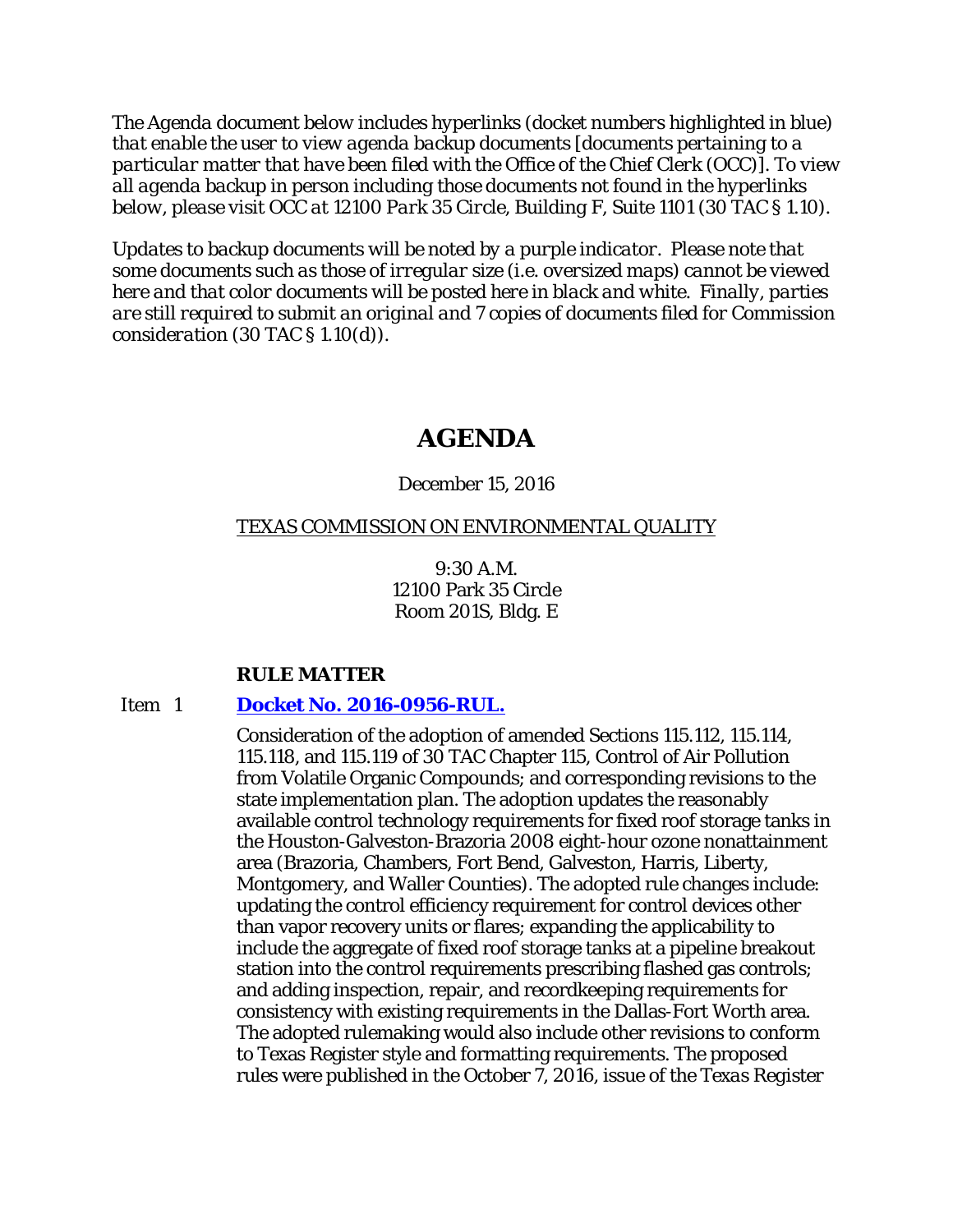(41 TexReg 7934). (Graham Bates, Amy Browning) (Rule Project No. 2016-039-115-AI)

# **STATE IMPLEMENTATION PLANS**

# Item 2 **[Docket No. 2016-1243-SIP.](http://www.tceq.texas.gov/assets/public/comm_exec/agendas/comm/backup/Agendas/2016/12-15-2016/1243SIP.pdf)**

Consideration for adoption of the Houston-Galveston-Brazoria (HGB) Attainment Demonstration State Implementation Plan (SIP) revision to meet the 2008 Eight-Hour Ozone National Ambient Air Quality Standard. To meet Federal Clean Air Act requirements, the SIP revision includes a photochemical modeling analysis, a weight of evidence analysis, a reasonably available control technology (RACT) analysis, a reasonably available control measures analysis, a motor vehicle emissions budget for 2017, and a contingency plan. This SIP revision also includes revisions to the 30 Texas Administrative Code Chapter 115 rules to update RACT for volatile organic compound storage tanks in the HGB area. (Lola Brown, John Minter) (Non-Rule Project No. 2016- 016-SIP-NR

# Item 3 **[Docket No. 2016-1244-SIP.](http://www.tceq.texas.gov/assets/public/comm_exec/agendas/comm/backup/Agendas/2016/12-15-2016/1244SIP.pdf)**

Consideration for adoption of the Houston-Galveston-Brazoria (HGB) Reasonable Further Progress (RFP) State Implementation Plan (SIP) revision to meet the 2008 Eight-Hour Ozone National Ambient Air Quality Standard (NAAQS). To meet Federal Clean Air Act requirements, the SIP revision includes an analysis of reasonable further progress toward attainment of the 2008 eight-hour ozone NAAQS, demonstrating a 15% emissions reduction in ozone precursors from the 2011 base year through the 2017 attainment year, a 3% emissions reduction for contingency in 2018, and updated RFP motor vehicle emissions budgets. (Dan Robicheaux, Terry Salem) (Non-Rule Project No. 2016-017-SIP-NR)

#### **PETITIONS FOR RULEMAKING**

# Item 4 **[Docket No. 2016-1878-PET.](http://www.tceq.texas.gov/assets/public/comm_exec/agendas/comm/backup/Agendas/2016/12-15-2016/1878PET.pdf)**

Consideration of a petition for rulemaking under Section 20.15 of 30 TAC Chapter 20, Rulemaking. The petition was filed with the Texas Commission on Environmental Quality (commission) on October 28, 2016, by Lloyd Gosselink on behalf of the Owner/Operator Members of the Uranium Committee of the Texas Mining and Reclamation Association (TMRA-UC). TMRA-UC requested that the commission revise rules in 30 TAC Section 305.62 (Amendments); 30 TAC Section 331.84 (Monitoring Requirements); 30 TAC Section 331.105 (Monitoring Standards); 30 TAC Section 331.107 (Restoration); 30 TAC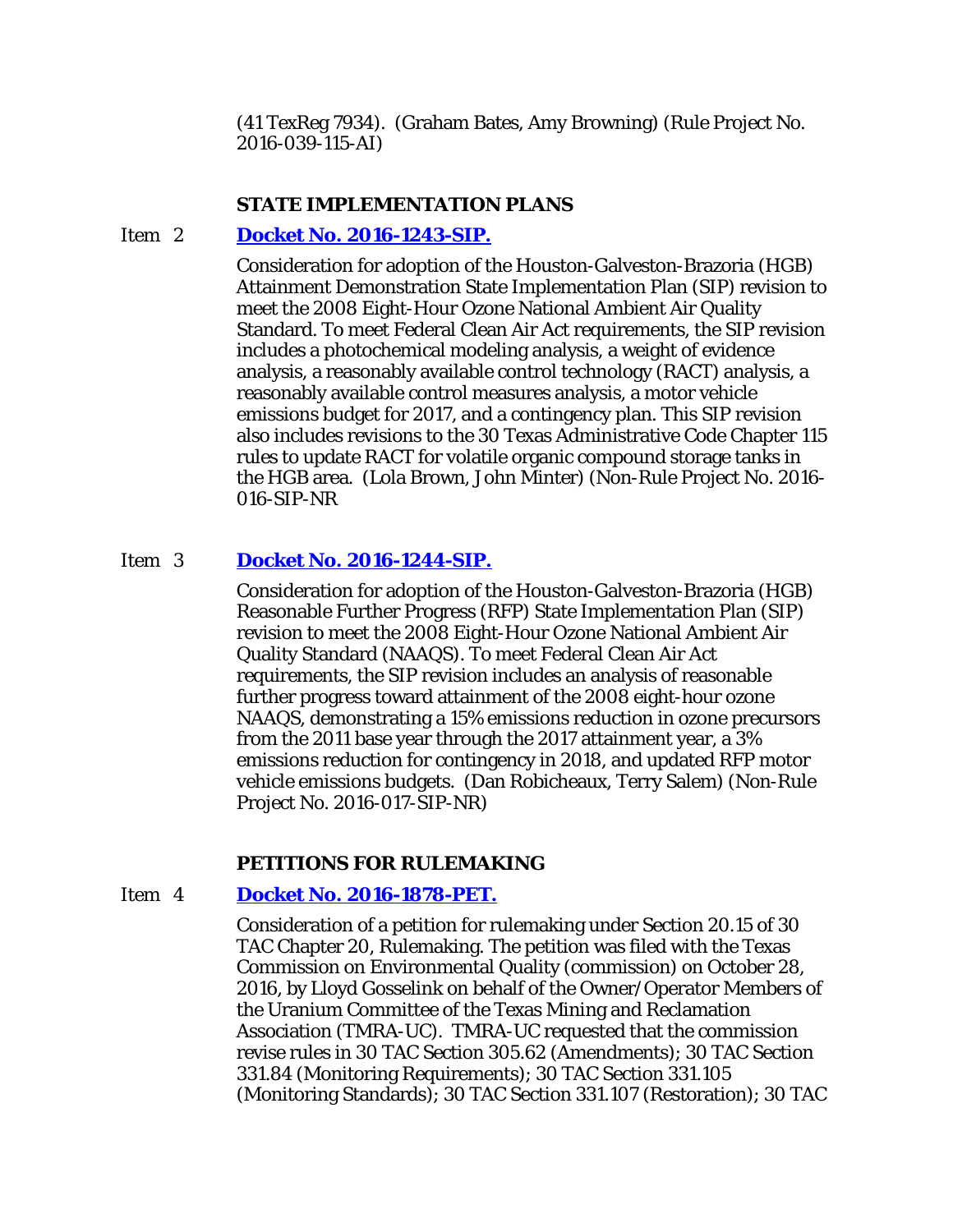Section 336.109 (Fees after Request for Termination of License); and 30 TAC Section 336.208 (Radiation Safety Officer). The requested revisions to the commission's rules address requirements for both injection well permitting and radioactive materials licensing for uranium mining operations, including: license amendment categories; the timing of monitor well sampling; the criteria for establishing a detected excursion; the selection of groundwater constituents monitored during the restoration period and stability demonstration; the timing of the submission of Production Area Authorization amendment applications for restoration table value revisions; provisions for the proration or waiver of annual licensing fees; and the training requirements for Radiation Safety Officers. (Alisha Stallard, Don Redmond) (Project No. 2017-005-PET-NR)

# Item 5 **[Docket No. 2016-1896-PET.](http://www.tceq.texas.gov/assets/public/comm_exec/agendas/comm/backup/Agendas/2016/12-15-2016/1896PET.pdf)**



Consideration of a petition for rulemaking under Section 20.15 of 30 TAC Chapter 20, Rulemaking. The petition was filed with the Texas Commission on Environmental Quality (commission) on November 3, 2016, by Texas Septic Systems Council (TSSC). TSSC requested that the commission revise rules in 30 TAC: Chapter 30, Occupational Licenses and Registrations, Sections 30.3 (Purpose and Applicability), 30.7 (Definitions), 30.10 (Administration), 30.20 (Examinations), 30.231 (Purpose and Applicability), 30.240 (Qualifications for Initial License); and 30.242 (Qualifications for License Renewal); and Chapter 285, On-Site Sewage Facilities, Sections 285.1 (Purpose and Applicability), 285.2 (Definitions), 285.3 (General Requirements), 285.4 (Facility Planning), 285.5 (Submittal Requirements for Planning Materials), 285.32 (Criteria for Sewage Treatment Systems), 285.40 (OSSFs on the Recharge Zone of the Edwards Aquifer), 285.50 (General Requirements), 285.62 (Duties and Responsibilities of Designated Representatives), and 285.91 (Tables). TSSC requested that the commission repeal existing Section 285.65 (Suspension or Revocation of License or Registration) and renumber it into a new 30 TAC, Section 285.66 and add new Section 285.65 (Duties and Responsibilities of Certified Designers). TSSC requested revisions to the commission's rules to create a new occupational certification called a "certified designer," needed to design certain on-site sewage facilities (OSSFs). The new certification would be an additional requirement for a Registered Professional Sanitarian and a Registered Professional Engineer who design OSSFs. (James McCaine, Kathy Humphreys) (Project No. 2017-006-PET-NR)

# Item 6 **[Docket No. 2016-1877-PET.](http://www.tceq.texas.gov/assets/public/comm_exec/agendas/comm/backup/Agendas/2016/12-15-2016/1877PET.pdf)**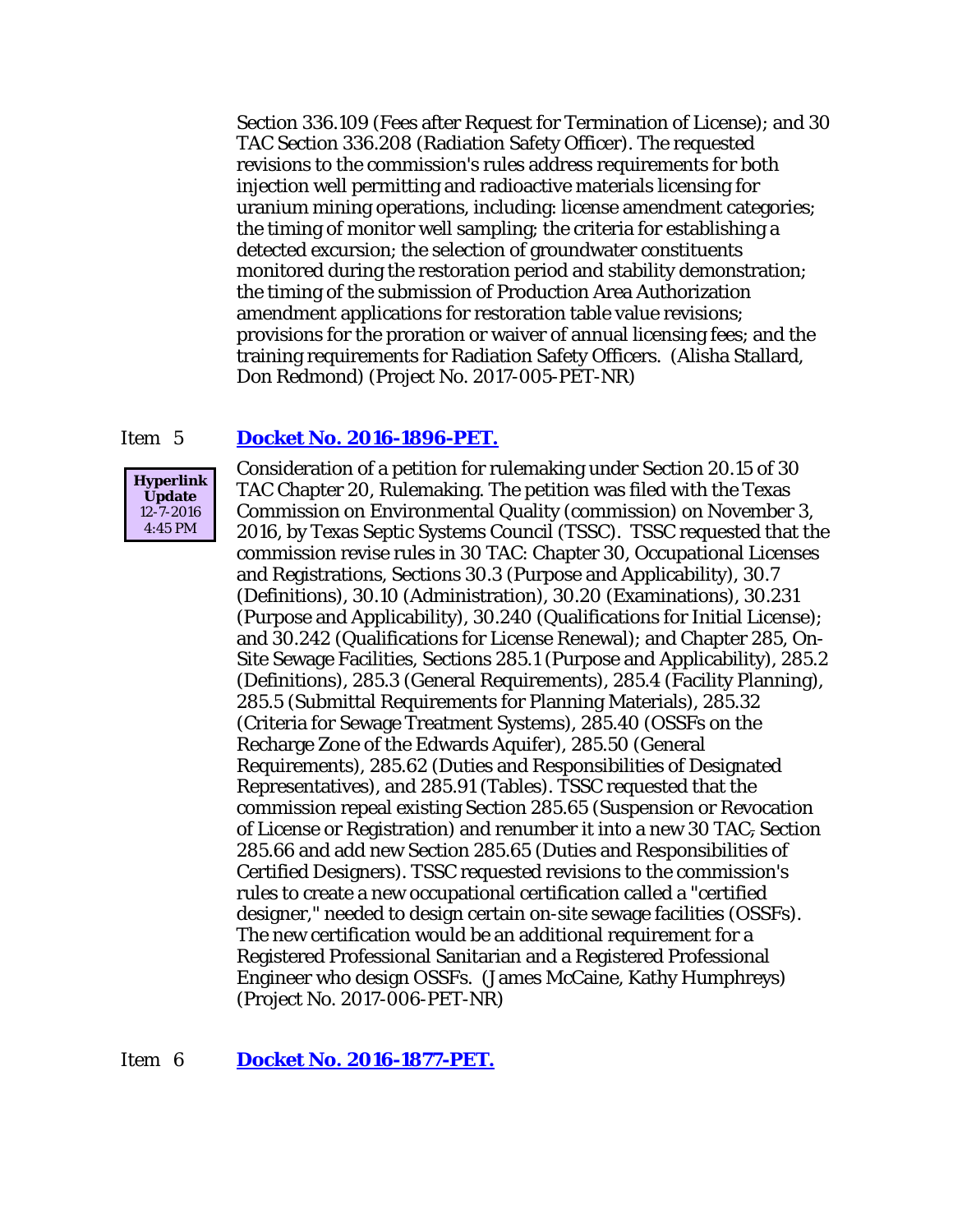

Consideration of a petition for rulemaking under Section 20.15 of 30 TAC Chapter 20, Rulemaking. The petition was filed with the Texas Commission on Environmental Quality by Dr. Richard C. Bonart, D.V.M. (petitioner) on October 27, 2016. The petitioner is requesting amendments to 30 TAC Chapter 111, Control of Air Pollution from Visible Emissions and Particulate Matter, Subchapter A, Visible Emissions and Particulate Matter, Division 4, Materials Handling, Construction, Roads, Streets, Alleys, and Parking Lots. The petitioner is requesting to revise Section 111.149(b) to exclude temporary parking lots used less than five days from the rule that requires the application of water, oil, or chemicals for dust suppression. (Kimberly Johnson, Nimasha Weliwitigoda) (Project No. 2017-004-PET-NR)

# **EXECUTIVE MEETING**

# Item 7 **Docket No. 2016-0001-EXE.**

The Commission will conduct a closed meeting to deliberate the appointment, employment, evaluation, reassignment, duties, discipline, or dismissal of the Commission's Executive Director and General Counsel, as permitted by Section 551.074 of the Texas Open Meetings Act, Chapter 551 of the Government Code. The Commission may also meet in open meeting to take action on this matter as required by Section 551.102 of the Texas Open Meetings Act, Chapter 551 of the Government Code.

# Item 8 **Docket No. 2016-0002-EXE.**

The Commission will conduct a closed meeting to receive legal advice and will discuss pending or contemplated litigation, settlement offers, and/or the appointment, employment, evaluation, reassignment, duties, discipline or dismissal of specific Commission employees, as permitted by Sections 551.071 and 551.074, the Open Meetings Act, codified as Chapter 551 of the Government Code. The Commission may also meet in open meeting to take action on legal or personnel matters considered in the closed meeting as required by Section 551.102 of the Texas Open Meetings Act, Chapter 551 of the Government Code.

## Item 9 **Docket No. 2016-0003-EXE.**

The Commission will conduct a closed meeting to discuss their duties, roles, and responsibilities as Commissioners of the TCEQ pursuant to Section 551.074 of the Open Meetings Act, Codified as Chapter 551 of the Government Code. The Commission may also meet in open meeting to take action on this matter as required by Section 551.102 of the Texas Open Meetings Act, Chapter 551 of the Government Code.